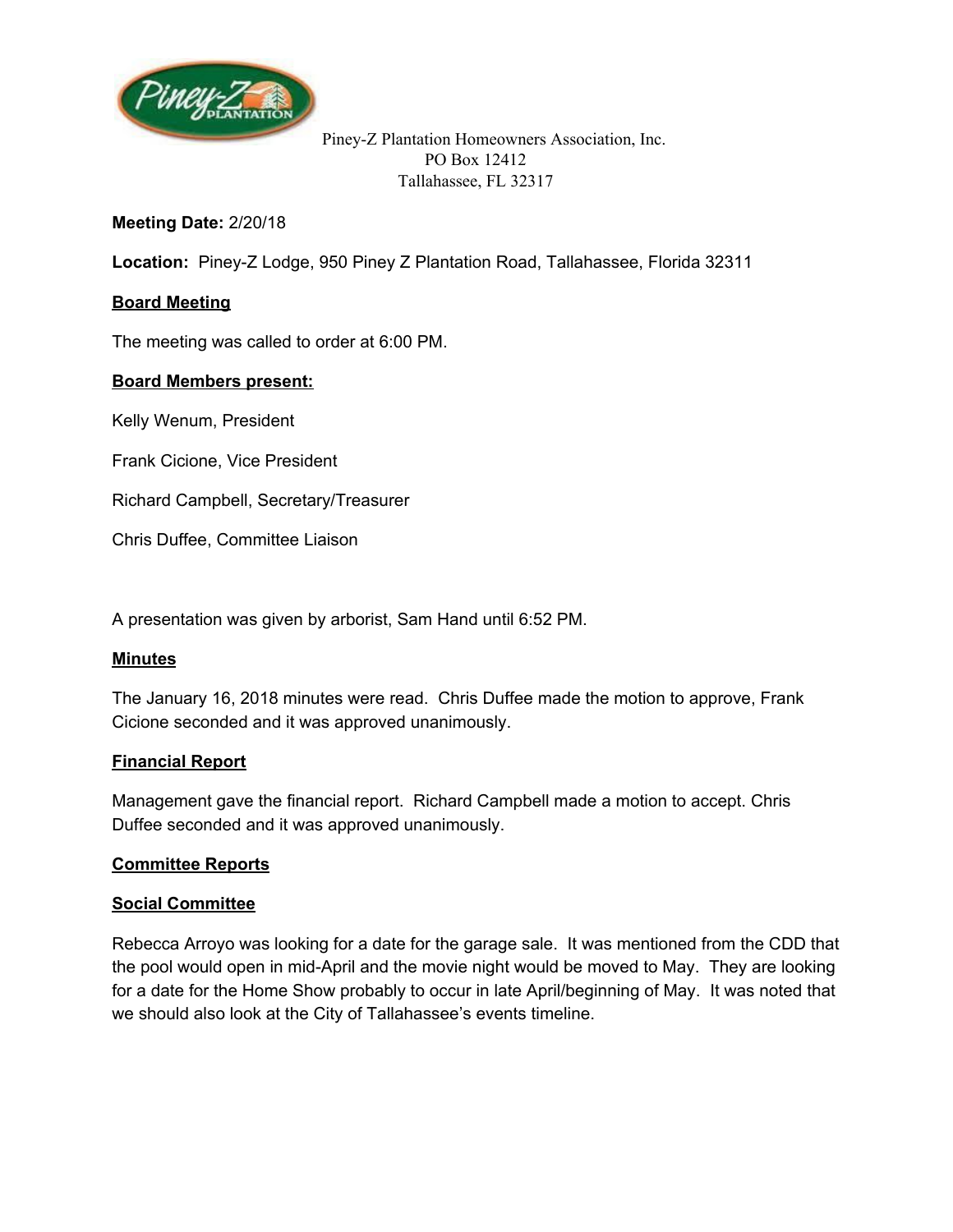

# **ACC**

No report was given from the ACC. However, it was noted that we are looking at our process.

### **Hearing Committee**

No report was given from the Hearing Committee.

### **Landscape Committee**

Chris Duffee gave a report on the Landscape Committee.

### **Crime Watch Committee**

No update was given from the Crime Watch Committee.

### **Property Management Company**

Property Management Company mentioned the document scanning project of scanning three fire king filing cabinets worth of documents and its associated price. Chris Duffee made the motion to approve two 20-hour blocks at \$25 an hour. Frank Cicione seconded and it was approved unanimously. It will come from the budget line item of office expenses.

### **Old Business**

Chris Duffee spoke about the roundabouts.

### **Meeting Adjournment**

With no other business to discuss, a motion to adjourn was made by Frank Cicione at 7:15 PM. It was seconded by Richard Campbell and approved unanimously.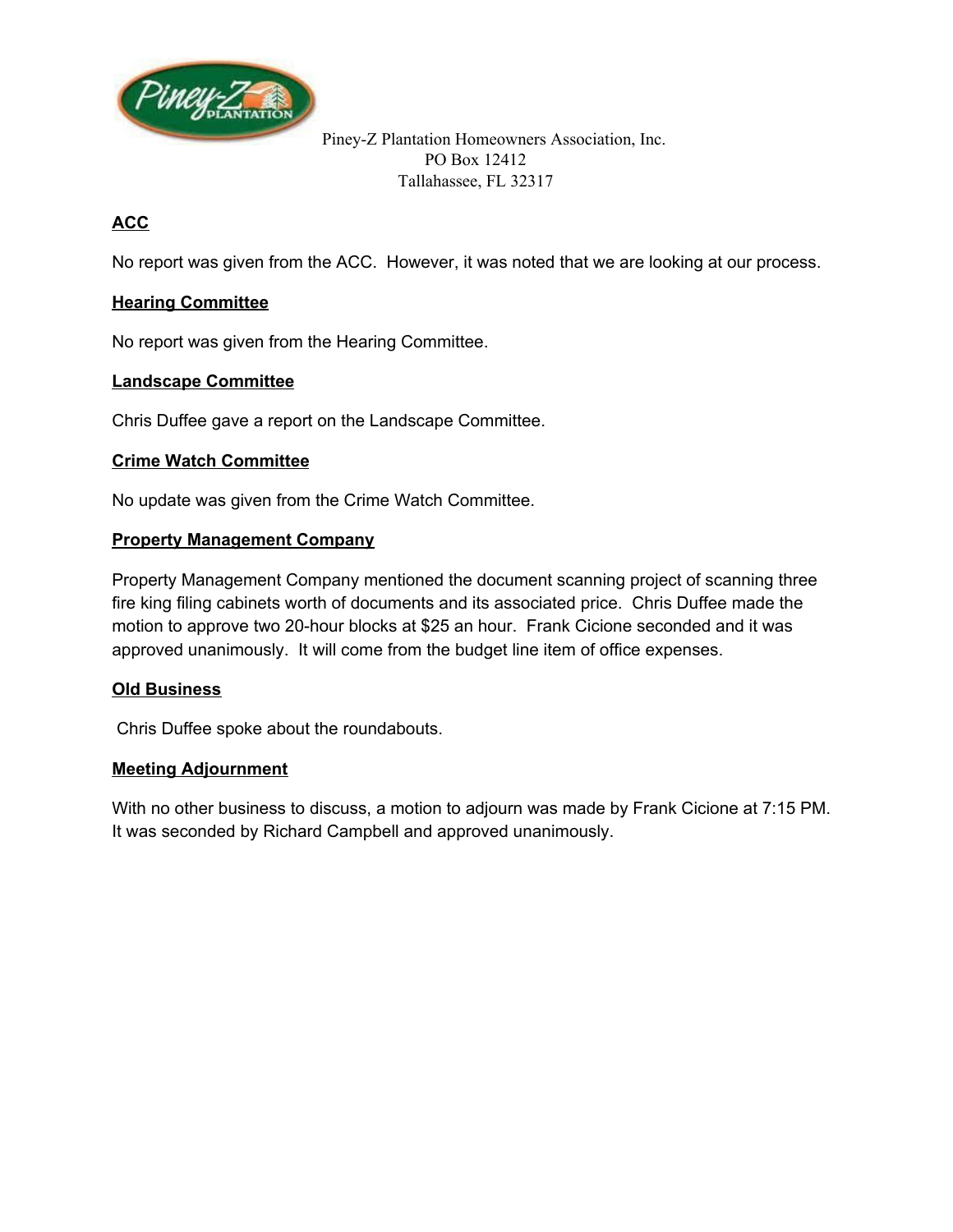

### **Meeting Date:** 3/20/18

**Location:** Piney-Z Lodge, 950 Piney Z Plantation Road, Tallahassee, Florida 32311

## **Board Meeting**

The meeting was called to order at 6:00 PM.

### **Board Members present:**

Kelly Wenum, President

Frank Cicione, Vice President

Richard Campbell, Secretary/Treasurer

A reminder of the format of the meetings was given. Following that, the TPD officer's report was passed around due to the officer not being able to attend.

#### **Minutes**

The minutes from the February 20th meeting were presented. A motion to approve the minutes was made by Richard, seconded by Frank and approved unanimously.

### **Financial Report**

Andrew Elekes gave the financial report. A motion to approve was given by Frank, seconded by Richard and approved unanimously.

### **Committee Reports**

### **ACC**

The Architectural Committee gave an update on four requests that were made.

#### **Standards Committee**

Ola Joyce gave an update on the Standards Committee.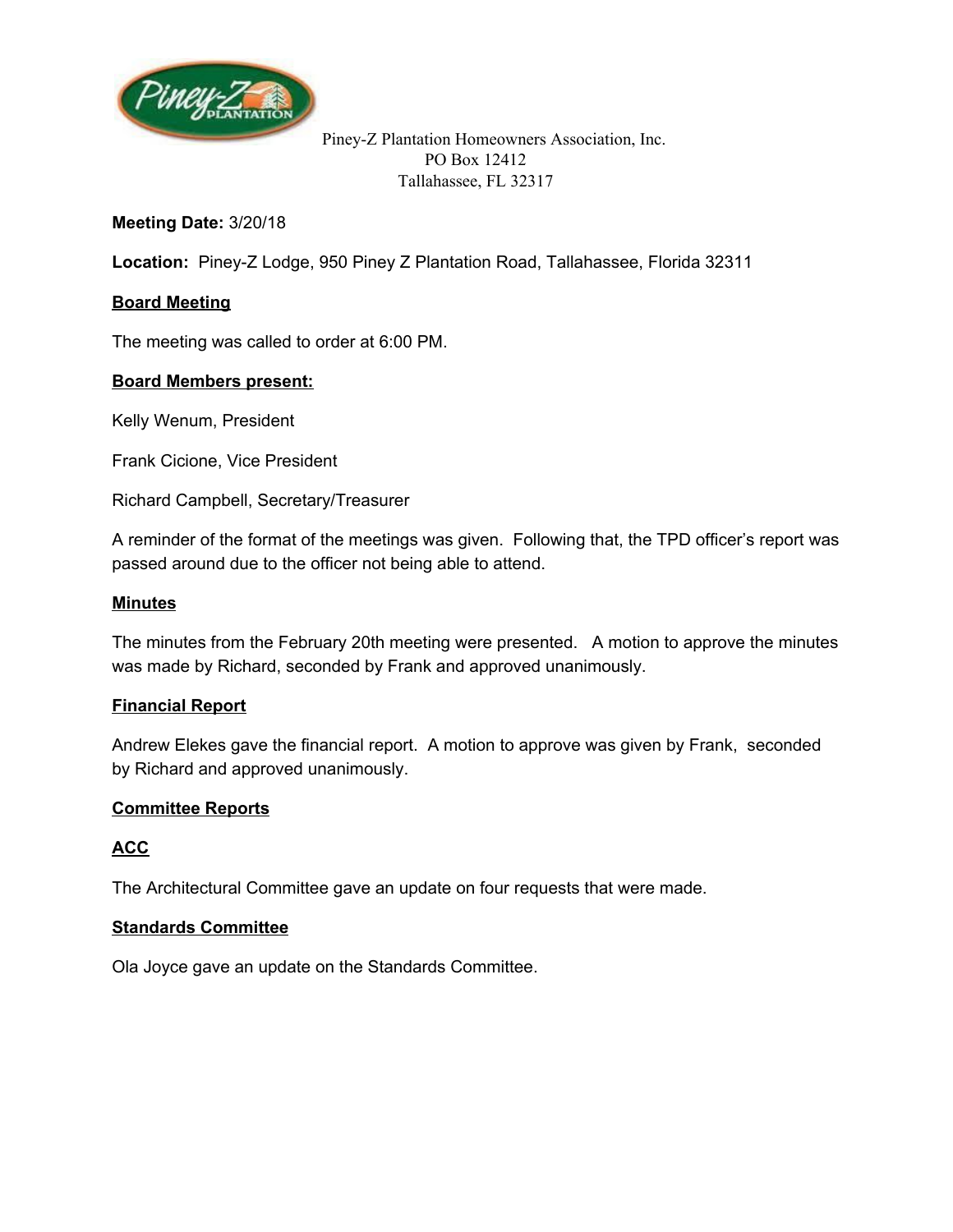

### **Landscape Committee**

Tricia Yates provided an update on the Grounds Committee highlighting the design for the roundabouts. Richard made a motion to approve an Arborworks tree bid of \$2650 to remove some trees behind the playground. Frank seconded and it was approved unanimously.

### **Property Management Company**

Andrew Elekes gave an update highlighting the enforcement process and procedures in the video that was made for the Standards committee. Also discussed was the scanning project, associated costs for this project as well as other general items.

### **Old Business**

Various items including the roundabouts, the adopt-a-tree and the Board policies were discussed. However no motions were made.

### **New Business**

The Spring Homeshow was discussed and preliminary dates were thrown out to be decided later. Also discussed was the document revision. Following that, Jeremy Anderson gave a presentation to the Board members and the owners in attendance about general law items related to homeowner associations.

### **Meeting Adjournment**

The meeting was adjourned.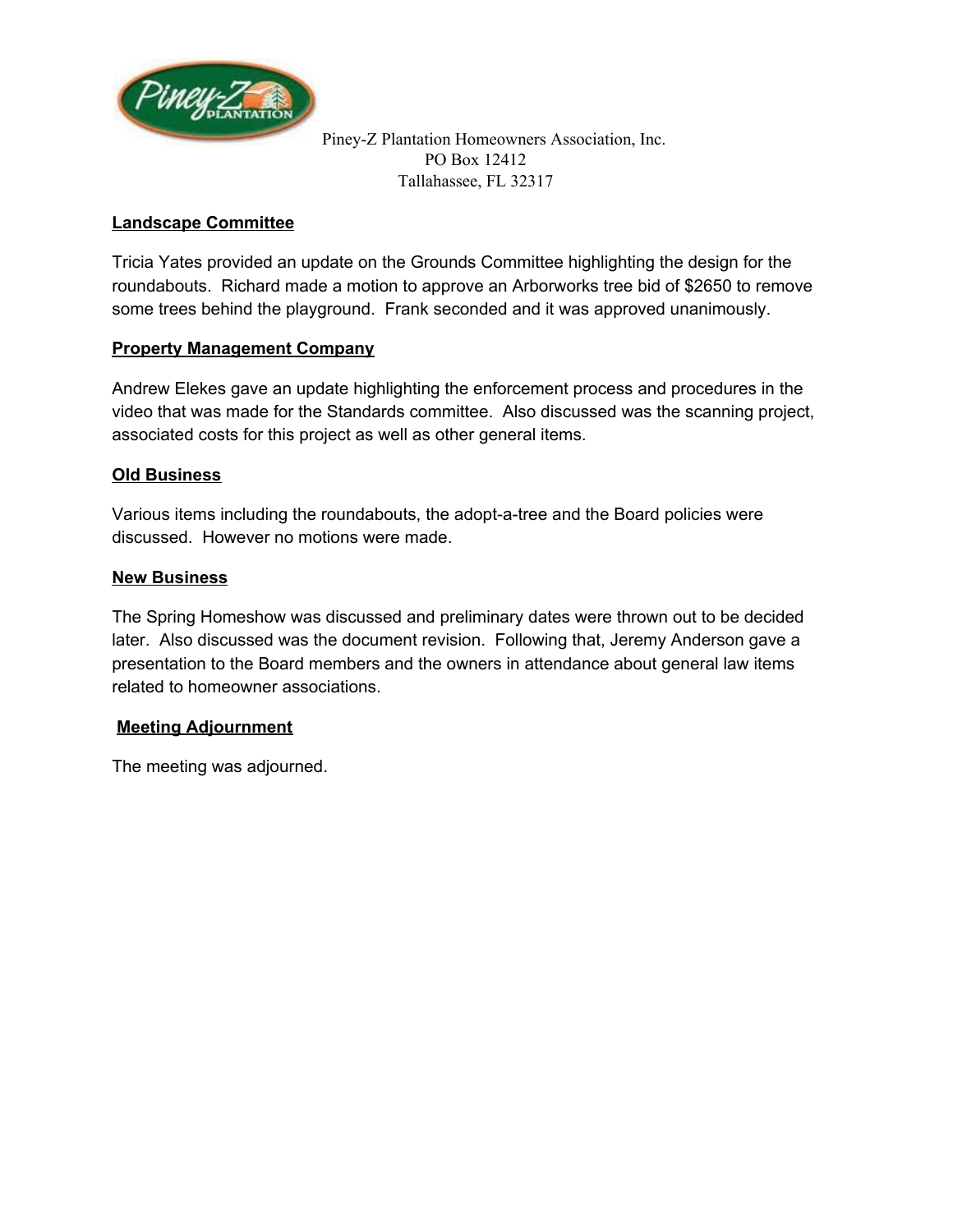

## **Meeting Date:** 4/17/18

**Location:** Piney-Z Lodge, 950 Piney Z Plantation Road, Tallahassee, Florida 32311

### **Board Meeting**

The meeting was called to order at 6:05 PM by Kelly Wenum.

### **Board Members present:**

Kelly Wenum, President

Frank Cicione, Vice President

Richard Campbell, Secretary/Treasurer

Chris Duffee, Committee Liaison

#### **Community Policing Report**

TPD Officer, Eric Arroya wasn't able to be present at the meeting. His wife, Rebecca Arroya gave his report on the Community Policing. Five suspicious persons were reported and TPD was called 32 times in the past 30 days.

### **Social Committee Report**

Rebecca Arroya gave the report stating that this would be her last year on the Committee. Kelly thanked her for all her hardwork and dedication to the Committee. Rebecca requested that a couple of events be placed on the calendar of the Piney Z website.

### **Minutes**

No minutes were available from the prior meeting. The Board asked that March minutes and April minutes are brought to the next meeting for approval.

### **Financial Report**

Management gave the financial report highlighting that we need to move forward with closing the Centennial Bank Account. Mgmt will get the paperwork and then we will just need signatures from the Board. The Board requested that the financial report be broken down to a "monthly" view for more clarity. Due to the banks being late sending out the financials, Mgmt was not able to provide the financials from Capital City Bank Group. The Board decided to hold off on approving the financials until the CCBG report was given. Kelly made a motion to table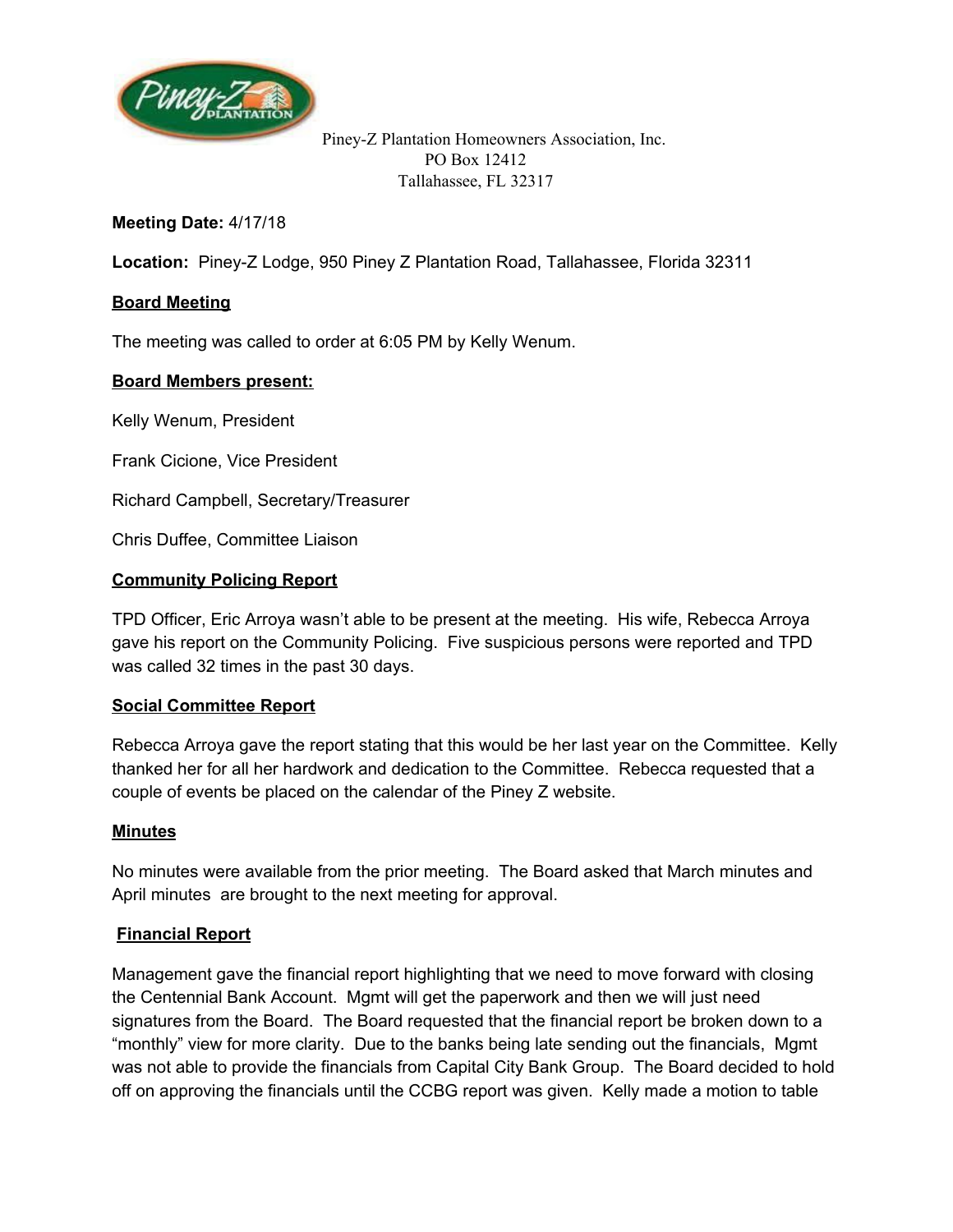

approving the minutes and finances. Kelly has also requested that the scanning project be reflected in the financials.

# **Committee Reports**

# **ACC**

Philip Wilcox gave the ACC Committee report stating that the biggest request recently has been adding an addition to the back of the home on Eagle View Circle.

### **Standards Committee**

Management is finishing up the last details on the new violation letter process. They have asked the committee to cease sending violations until we give the final OK that the new form is ready for use. The Board has stated that everyone will begin with a new clean slate on April 1st regarding violations.

### **Landscape Committee**

Tricia Yates stated that she has several fence caps at her home that she has collected as she has come across them. She has repaired some of the caps and will hold onto them until we begin our "fence cap" repair project. Tricia also mentioned that the city needs to replace the water meter top at the roundabout at Planters Ridge. Also the roundabout at Heritage Park needs to have the pipes lowered so the "mock rock" will fit again.

Concerns were made about our newsletter being more centered on Piney Z events rather than city wide events.

### **Property Management Company**

### **Old Business**

Chris made the motion to go forward with getting roundabout bids for landscaping. Frank seconded the motion and it was approved unanimously.

### **New Business**

Tricia requested that an additional \$300 be made available for the landscaping funds. There is no budget line for this yet. Kelly requested that Management reflect in the budget to pull \$300 from the social line item and create a landscape committee budget line item for \$300.

Kelly Wenum discussed with the Board the amendment to the number of directors due to the low interest in finding board members. This would go from five board members to three. Chris